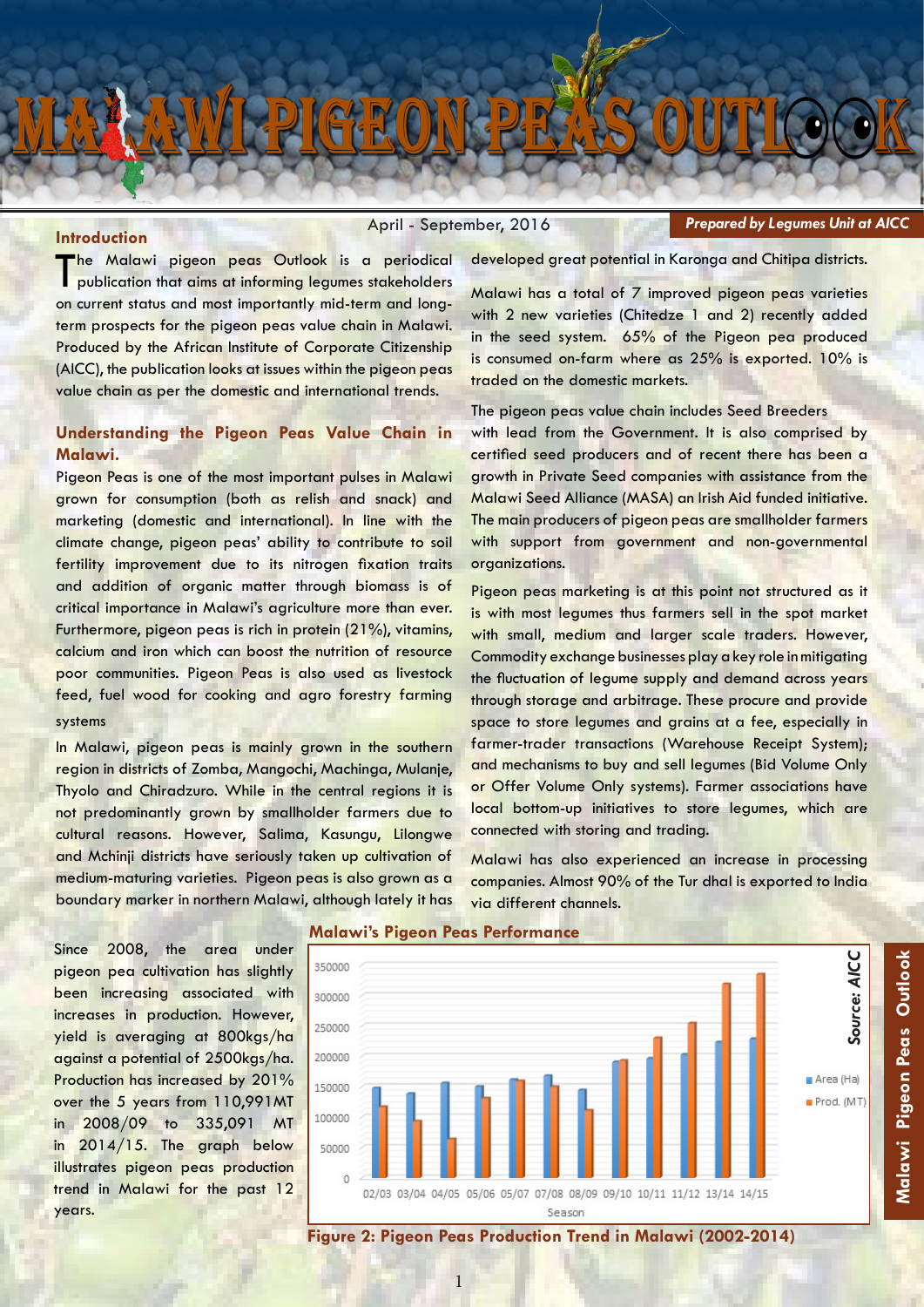### Figure 3: Pigeon Peas price trends in Malawi (2013-2016)

Pigeon Pea prices have increased exponentially since the establishment of the Commodity exchanges and increase in market information dissemination through the Malawi Investment Trade Centre (MITC) and Ministry of Trade, Industry and Tourism. Pigeon Peas prices mainly increased from the 2013 marketing season due to the declaration of MITC and AHCX on export opportunities coupled with launch of the pigeon peas forward contracts. The increase



 peas in the World. in prices was also triggered more due to the low production in India which is the major producer and consumer of pigeon

 Due to this increase in prices to about US\$ 1.67/ kg, producers pegged prices at US\$1.38/kg at the start of the  $2015/16$  marketing season. However, prices are trickled in at US\$ 0.62 /kg to 0.69 /kg. Where as in other areas prices as low as US\$ 0.48 have been reported in early August and US\$ 0.35/kg in Mid-August.

### **Figure: Malawi Pigeon Peas Export Trends**

In 2015, Malawi managed to export 49,673 Tons of pigeon peas through ACE, AHCX and other formal Trade portals. Pigeon Peas was the major export of the legume crops within the 2014/15. However, this represented a 1% Malawi's supply of pigeon peas to the world demand. Tanzania, the second largest Pigeon Peas producer in Africa, surpasses Malawi in international trade. This reveals Malawi's minimal participation in international trade.



Pigeon peas export has been fluctuating over the decade. In 2011, Malawi exported a total of 50,000 metric tons which was directed to the Indian Market. However, in 2012 India the largest importer of Malawian pigeon peas did not register pigeon peas imports from Malawi due to insignificant and ad hoc trading. In 2013 total pigeon peas export was further reduced to 20,395.4 metric tons. During this period, the total export to India amounted to 18,262 metric tons (over US\$ 11 million) which accounted for 90% of the total pigeon peas export. Pigeon peas export surged up again in 2015 where 49,673 metric tons was exported with 36,464 metric tons of it being supplied to the Indian Market. AHCX increased its direct exports by 4,890 metric tons from 601 metric tons in 2014 to 5,500 metric tons in 2015. This increase has been attributed to the increase in awareness in regards to export markets for pigeon peas. However, reports indicate that over US\$ 60 million of export revenue from pigeon peas was lost due to under declarations. This signals the significance of the informal markets for pigeon peas in Malawi.

Poor grain quality continues to hamper Malawi's potential to capitalize on international trade opportunities. The quality and safety of legumes supplied from farmers to traders and processors and then from them to national and international buyers, is often inconsistent over time. Public standards are poorly enforced at the domestic level, and often effective monitoring takes place only on exported product. High transaction costs also hinder export opportunities, for example;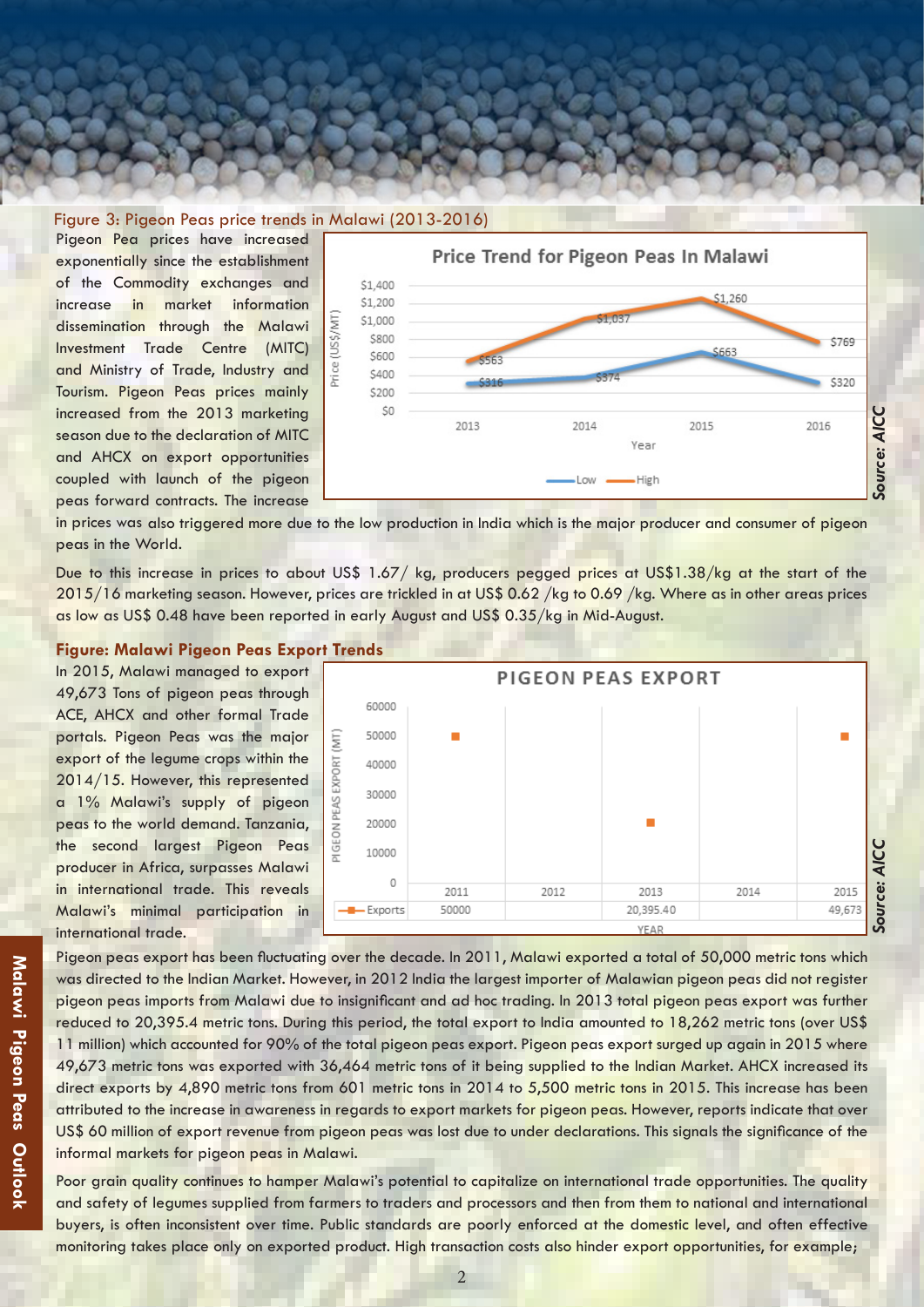the cost of exporting a 20-foot container of pigeon peas to Mumbai in India is US\$ 1800 for Malawi compared to an average of US\$ 800 for Tanzania, and US\$ 500 for Kenya.

### **Pigeon Peas Performance in Africa**

In African, pigeon peas is mainly produced in the Eastern and Southern Africa region with Malawi as the largest producer (43%) followed by Tanzania, Uganda and lastly Kenya.

India signed a Memorandum of Understanding (MoU) with Mozambique to increase the import of pulses. Mozambique is expected to export 100,000 tons of pigeon peas to India this year worth more than \$60 m and India wants to double this in four years. This entails that Mozambique might grow to become one of the leading pigeon peas producers in Africa.

Tanzania is expected to double pigeon peas production by 2016 due to re-launch of the second phase of a project to promote maize-pigeon pea intercropping farming system. The first phase of the project has been very successful and farmers have been able to increase the yield of pigeon peas from 500 kg per hectare to 1600 kg per hectare.

In 2015, three African countries were amongst the top 5 major import sources of pigeon peas for India, these included Tanzania (20.68%) which seconded Myanmar, Mozambique (15.28%) and Malawi (7.99%). This indicates the potential that African countries especially those in the EAS are key in the global Pigeon Peas Value chain.

Russia exported 109,200 tons pigeon peas in July. That is an increase of 63% compared to the same time last year. Most of the peas were bought by Turkey, which took in 67,000 tons. India was second at 21,300 tons. Furthermore, Myanmar's bean and pulse exports dropped 41 percent from January to March of 2016, compared to the same time a year earlier. This includes pigeon peas of which the

In regards to prices, pigeon peas prices in India hit alltime high for the month of June to 9000 Rupees per Quintal equivalent of \$1343 per metric ton, however prices have plunged to as low as 5100 rupees per Quintal (US\$ 761.03 per Mt). This signals high production in 2016 targeting the India market. This is substantiated by reports indicating an increase in

# **World Performance for Pigeon Peas**

The world production of pigeon pea sums up to 3.25 million tons. 4.76 million hectares is devoted to pigeon peas production worldwide, with 3.8 million hectares for India only. Thus, rendering India the largest producer of Pigeon peas seconded by Myanmar. However, since 2014 India continues to experience a shortage of pulses, according to the 2016 Commodity profile for pulses, India has imported a total of 5,130,000 metric tons of Pulses between April, 2015 and February, 2016 of which about 2 million was pigeon peas.

Pigeon peas production in India has decreased due to extreme weather conditions recently, which has also raised the demand for Myanmar Pigeon Peas. Thus Myanmar has earned \$81 million from pigeon pea exports to European Union (EU) member countries as of the first week of July in 2015-16 fiscal year.

The world demand for pigeon peas in 2015 amounted to 4.9 million tons with 43% of the total demand emanating from India. This was followed by China at 903,258 tones, which is attributed to China's intensification in processing and Utilization of pigeon peas. This again shows that, in regards to pigeon peas, India is the number one player in terms of consumption and



production of Pigeon Peas.

vast majority were shipped to India.